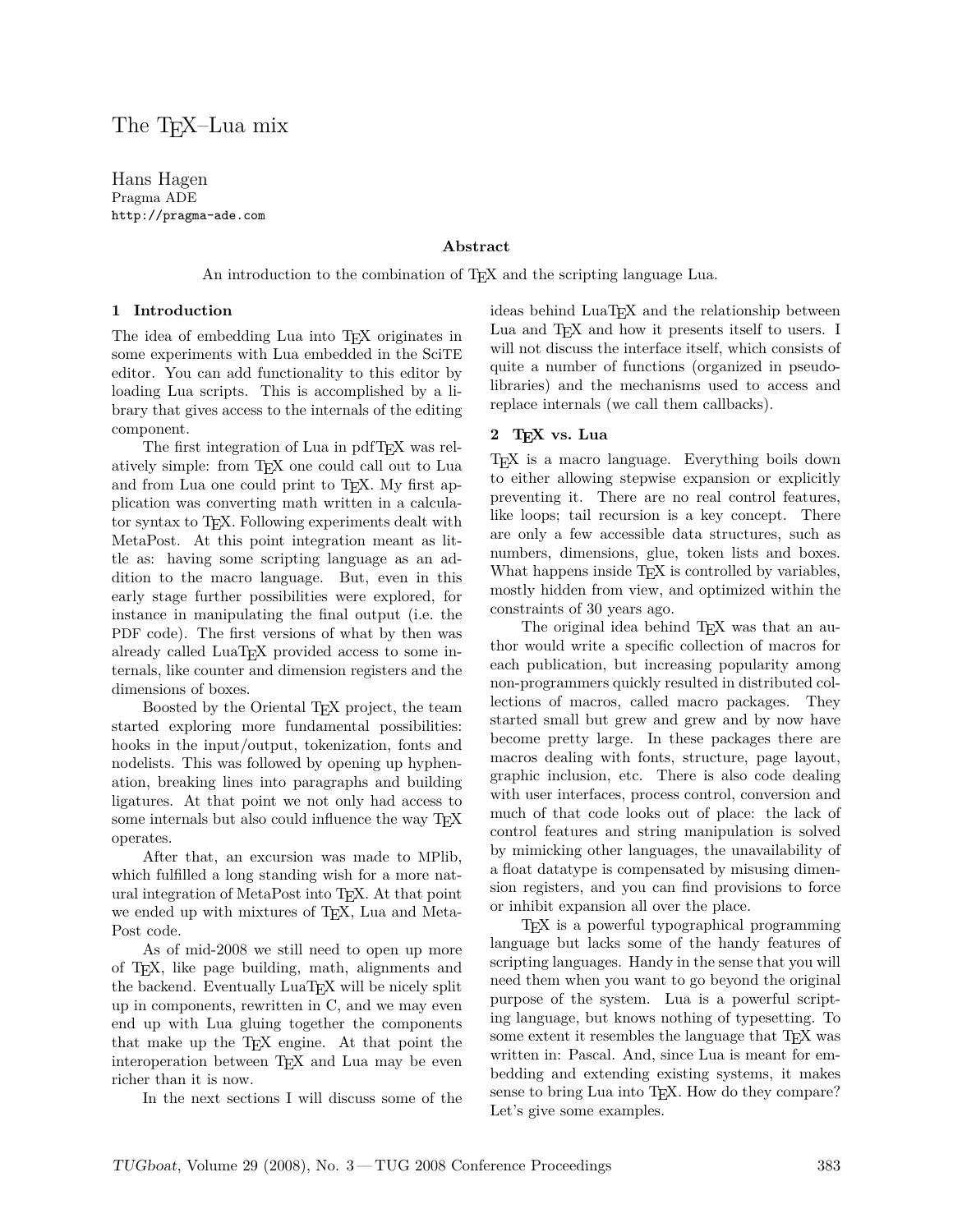About the simplest example of using Lua in T<sub>E</sub>X is the following:

```
\directlua { tex.print(math.sqrt(10)) }
```
This kind of application is probably what most users will want and use, if they use Lua at all. However, we can go further than that.

# **3 Loops**

In T<sub>E</sub>X a loop can be implemented as in the plain format (editorial line breaks, but with original comment):

```
\def\loop#1\repeat{\def\body{#1}\iterate}
\def\iterate{\body\let\next\iterate
 \else\let\next\relax\fi\next}
\let\repeat=\fi % this makes \loop..\if..\repeat
                % skippable
```
This is then used as:

\newcount \mycounter \mycounter=1 \loop

```
...
\advance\mycounter 1
\ifnum\mycounter < 11
```
\repeat

The definition shows a bit how T<sub>E</sub>X programming works. Of course such definitions can be wrapped in macros, like:

### \forloop{1}{10}{1}{some action}

and this is what often happens in more complex macro packages. In order to use such control loops without side effects, the macro writer needs to take measures to permit, for instance, nested usage and avoid clashes between local variables (counters or macros) and user-defined ones. Above we used a counter in the condition, but in practice expressions will be more complex and this is not that trivial to implement.

The original definition of the iterator can be written a bit more efficiently:

### \def\iterate{\body \expandafter\iterate \fi}

And indeed, in macro packages you will find many such expansion control primitives being used, which does not make reading macros easier.

Now, get me right, this does not make T<sub>E</sub>X less powerful, it's just that the language is focused on typesetting and not on general purpose programming, and in principle users can do without that: documents can be preprocessed using another language, and document specific styles can be used.

We have to keep in mind that T<sub>E</sub>X was written in a time when resources in terms of memory and CPU cycles were far less abundant than they are now. The 255 registers per class and (about) 3000 hash slots in original T<sub>E</sub>X were more than enough for typesetting a book, but in huge collections of macros they are not all that much. For that reason many macro packages use obscure names to hide their private registers from users and instead of allocating new ones with meaningful names, existing ones are shared. It is therefore not completely fair to compare TEX code with Lua code: in Lua we have plenty of memory and the only limitations are those imposed by modern computers.

In Lua, a loop looks like this:

```
for i=1,10 do
    ...
```
end

But while in the TEX example, the content directly ends up in the input stream, in Lua we need to do that explicitly, so in fact we will have:

```
for i=1,10 do
    tex.print("...")
```
end

}

}

And, in order to execute this code snippet, in LuaT<sub>EX</sub> we will do:

```
\directlua 0 {
    for i=1,10 do
        tex.print("...")
    end
```
So, eventually we will end up with more code than just Lua code, but still the loop itself looks quite readable and more complex loops are possible:

```
\directlua 0 {
    local t, n = \{ \}, 0
    while true do
        local r = \text{math.random}(1, 10)if not t[r] then
             t[r], n = true, n+1
             tex.print(r)
             if n == 10 then break end
        end
    end
```
This will typeset the numbers 1 to 10 in randomized order. Implementing a random number generator in pure TEX takes a fair amount of code and keeping track of already defined numbers in macros can be done with macros, but neither of these is very efficient.

### **4 Basic typesetting**

I already stressed that T<sub>E</sub>X is a typographical programming language and as such some things in TEX are easier than in Lua, given some access to internals: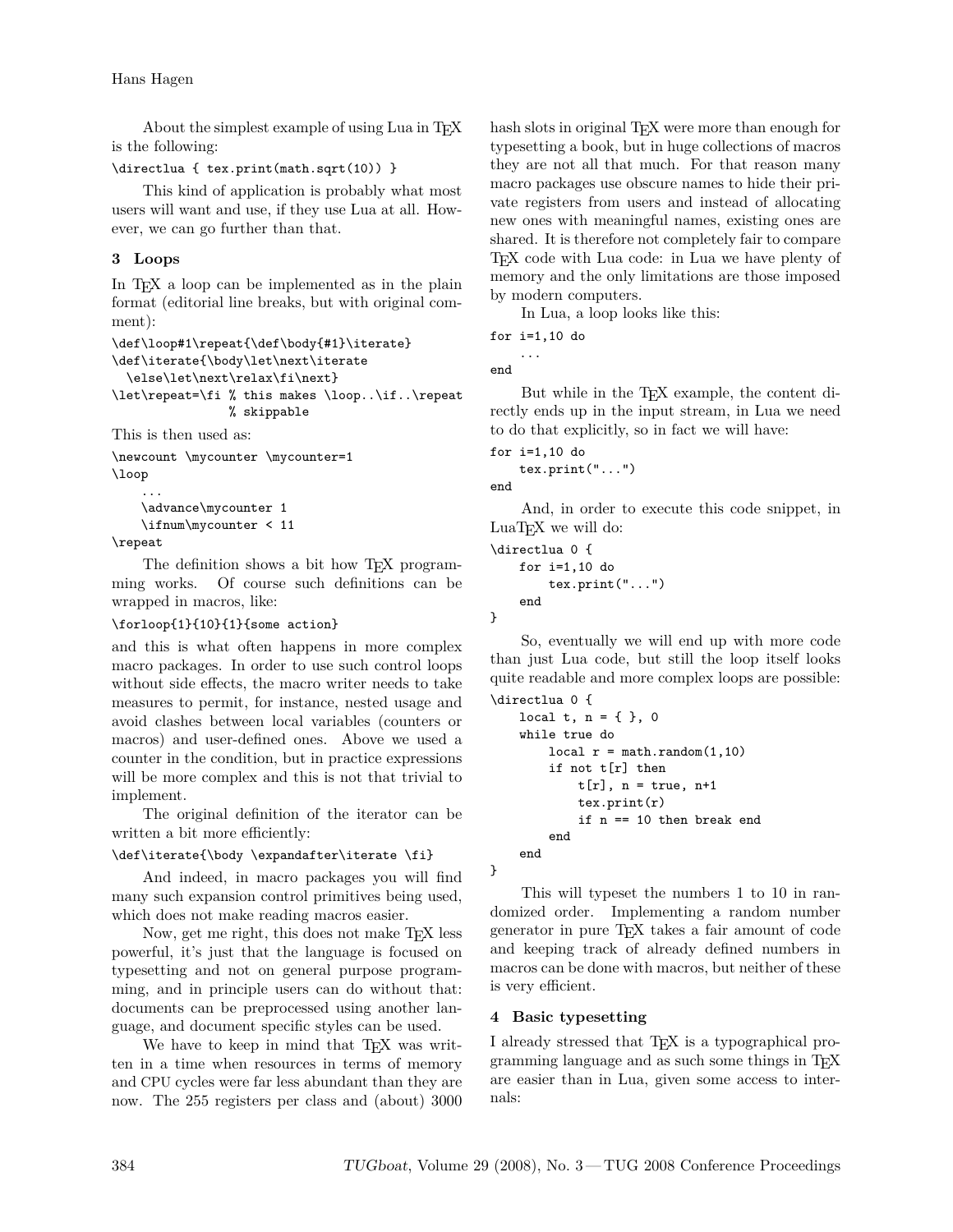```
\setbox0=\hbox{x}\the\wd0
```

```
In Lua we can do this as follows:
```

```
\directlua 0 {
```

```
local n = node.new('glyph')
    n.font = font.current()
    n{\cdot}char = string{\cdot}byte('x')textrm{.box}[0] = node.hpack(n)tex.print(tex.wd[0]/65536 .. "pt")
}
```
One pitfall here is that TEX rounds the number differently than Lua. Both implementations can be wrapped in a macro resp. function:

\def\measured#1{\setbox0=\hbox{#1}\the\wd0\relax}

```
Now we get:
```
\measured{x}

The same macro using Lua looks as follows:

```
\directlua 0 {
    function measure(chr)
        local n = node.new('glyph')
        n.font = font.current()
        n{\cdot}char = string{\cdot}byte(chr)textrm{tex}.box[0] = node.hpack(n)tex.print(tex.wd[0]/65536 .. "pt")
    end
}
```

```
\def\measured#1{\directlua0{measure("#1")}}
```
In both cases, special tricks are needed if you want to pass for instance a  $\#$  character to the T<sub>E</sub>X implementation, or a  $"$  to Lua; namely, using  $\setminus$ # in the first case, and Lua's "long strings" marked with double square brackets in the second.

This example is somewhat misleading. Imagine that we want to pass more than one character. The TEX variant is already suited for that, but the Lua function will now look like:

```
\directlua 0 {
```

```
function measure(str)
    if str == "" then
        tex.print("0pt")
    else
        local head, tail = nil, nil
        for chr in str:gmatch(".") do
            local n = node.new('glyph')n.font = font.current()
            n{\cdot}char = string{\cdot}byte(chr)if not head then
                 head = nelse
                 tail.next = n
             end
             tail = nend
        textrm{tex} [0] = node.hpack(head)
        tex.print(tex.wd[0]/65536 .. "pt")
```

```
end
end
```
}

And still it's not okay, since TEX inserts kerns between characters (depending on the font) and glue between words, and doing that all in Lua takes more code. So, it will be clear that although we will use Lua to implement advanced features, T<sub>E</sub>X itself still has quite a lot of work to do.

### **5 Typesetting stylistic variations**

In the following examples we show code, but it is not of production quality. It just demonstrates a new way of dealing with text in TEX.

Occasionally a design demands that at some place the first character of each word should be uppercase, or that the first word of a paragraph should be in small caps, or that each first line of a paragraph has to be in dark blue. When using traditional T<sub>E</sub>X the user then has to fall back on parsing the data stream, and preferably you should then start such a sentence with a command that can pick up the text. For accentless languages like English this is quite doable but as soon as commands (for instance dealing with accents) enter the stream this process becomes quite hairy.

The next code shows how ConTEXt MkII defines the \Word and \Words macros that capitalize the first characters of a word or words. The spaces are really important here because they signal the end of a word.

```
\def\doWord#1%
```

```
{\bgroup\the\everyuppercase\uppercase{#1}%
\egroup}
```
\def\Word#1% {\doWord#1}

\def\doprocesswords#1 #2\od {\doifsomething{#1}{\processword{#1} % space! \doprocesswords#2 \od}}

```
\def\processwords#1%
  {\doprocesswords#1 \od\unskip}
```
\let\processword\relax

```
\def\Words
```
{\let\processword\Word \processwords}

The code here is not that complex. We split off each word and feed it to a macro that picks up the first token (hopefully a character) which is then fed into the \uppercase primitive. This assumes that for each character a corresponding uppercase variant is defined using the \uccode primitive. Excep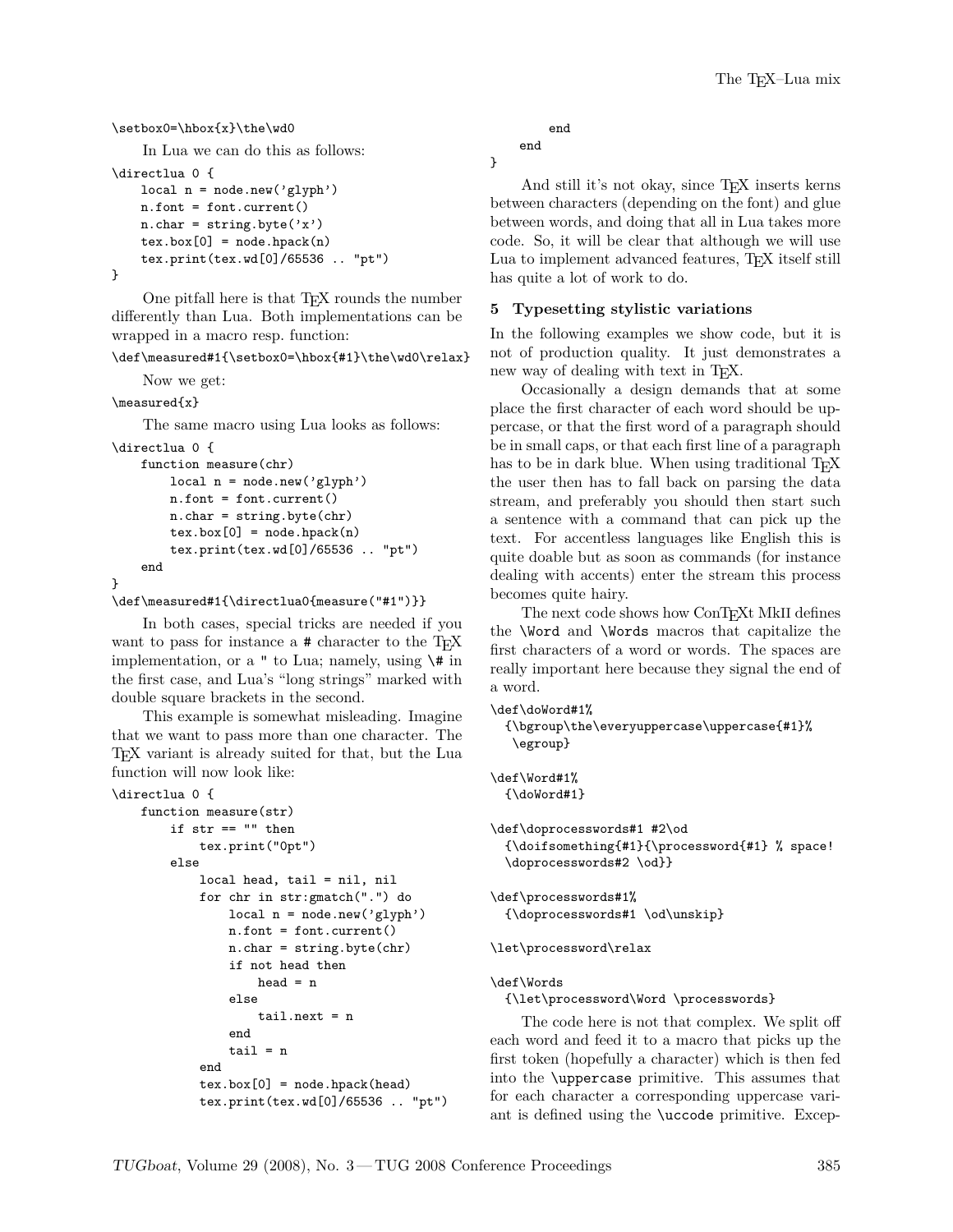tions can be dealt with by assigning relevant code to the token register \everyuppercase. However, such macros are far from robust. What happens if the text is generated and not input as is? What happens with commands in the stream that do something with the following tokens?

A Lua-based solution could look as follows:

```
\def\Words#1{\directlua 0
for s in unicode.utf8.gmatch("#1", "([^ ])") do
   tex.sprint(string.upper(
                        s:sub(1,1)) .. s:sub(2)end
}
```
But there is no real advantage here, apart from the fact that less code is needed. We still operate on the input and therefore we need to look to a different kind of solution: operating on the node list.

function CapitalizeWords(head)

```
local done = false
 local glyph = node.id("glyph")
 for start in node.traverse_id(glyph,head) do
   local prev, next = start.prev, start.next
    if prev and prev.id == kern
       and prev.subtype == 0 then
     prev = prev.prev
    end
    if next and next.id == kern
       and next.subtype == 0 then
     next = next.next
    end
    if (not prev or prev.id \sim = glyph)
       and next and next.id == glyph then
      done = upper(start)
    end
  end
 return head, done
end
```
A node list is a forward-linked list. With a helper function in the node library we can loop over such lists. Instead of traversing we can use a regular while loop, but it is probably less efficient in this case. But how to apply this function to the relevant part of the input? In LuaT<sub>EX</sub> there are several callbacks that operate on the horizontal lists and we can use one of them to plug in this function. However, in that case the function is applied to probably more text than we want.

The solution for this is to assign attributes to the range of text which a function is intended to take care of. These attributes (there can be many) travel with the nodes. This is also a reason why such code normally is not written by end users, but by macro package writers: they need to provide the frameworks where you can plug in code. In Con-TEXt we have several such mechanisms and therefore in MkIV this function looks (slightly simplified) as follows:

```
function cases.process(namespace,attribute,head)
  local done, actions = false, cases.actions
  for start in node.traverse_id(glyph,head) do
    local attr = has_attribute(start,attribute)
    if attr and attr > 0 then
      unset_attribute(start,attribute)
      local action = actions[attr]
      if action then
        local, ok = action(start)
        done = done and ok
      end
    end
  end
 return head, done
end
```
Here we check attributes (these are set on the TEX side) and we have all kind of actions that can be applied, depending on the value of the attribute. Here the function that does the actual uppercasing is defined somewhere else. The cases table provides us a namespace; such namespaces need to be coordinated by macro package writers.

This approach means that the macro code looks completely different; in pseudo code:

```
\def\Words#1{{<setattribute><cases>
```
<somevalue>#1}}

Or alternatively:

# \def\StartWords{\begingroup<setattribute><cases> <somevalue>}

#### \def\StopWords {\endgroup}

Because starting a paragraph with a group can have unwanted side effects (such as \everypar being expanded inside a group) a variant is:

#### \def\StartWords{<setattribute><cases><somevalue>} \def\StopWords {<resetattribute><cases>}

So, what happens here is that the user sets an attribute using some high level command, and at some point during the transformation of the input into node lists, some action takes place. At that point commands, expansion and the like no longer can interfere.

In addition to some infrastructure, macro packages need to carry some knowledge, just as with the \uccode used in \uppercase. The upper function in the first example looks as follows:

local function upper(start)

local data, char = characters.data, start.char if data[char] then

local uc = data[char].uccode

if uc and

fonts.tfm.id[start.font].characters[uc] then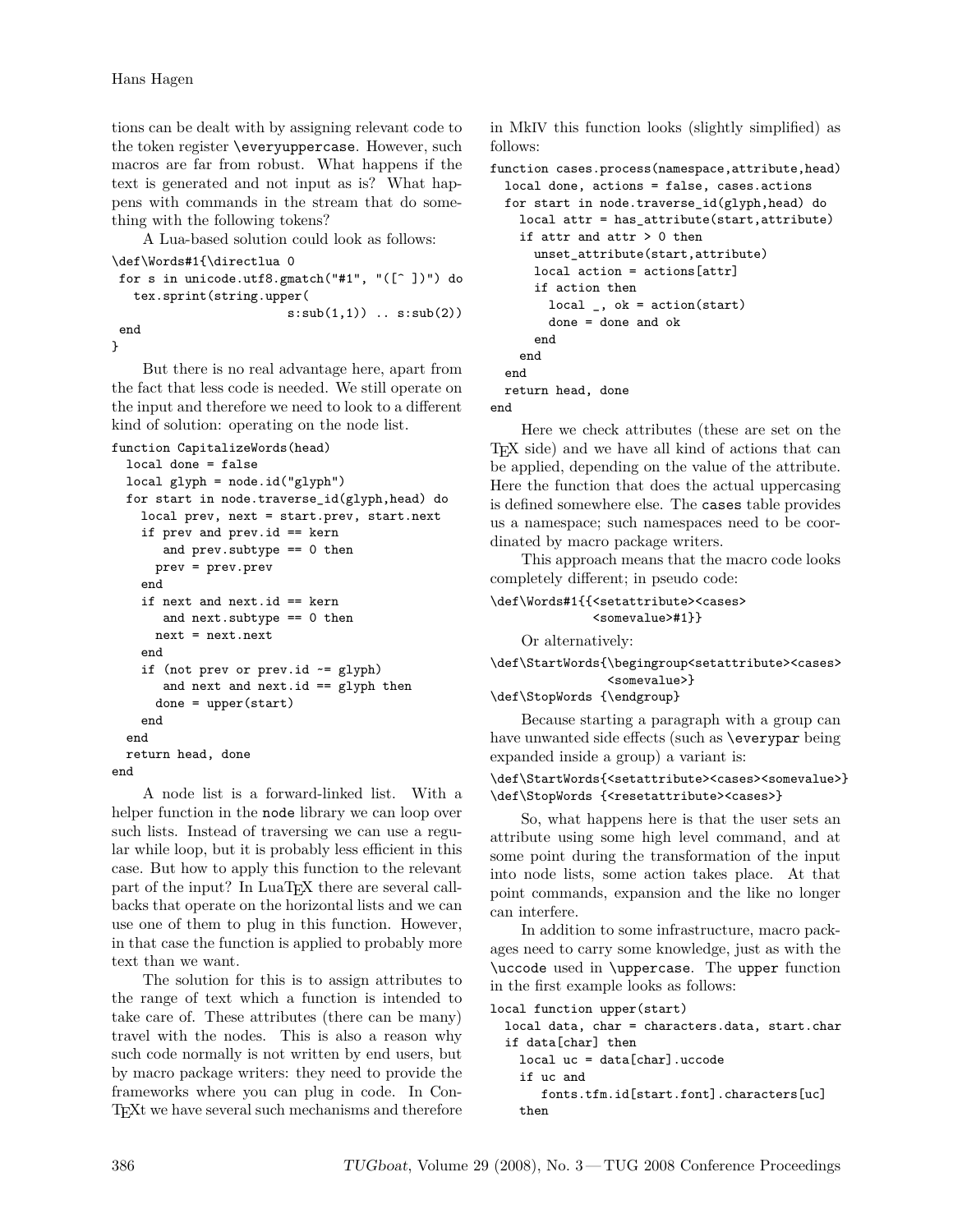```
start.char = uc
      return true
    end
  end
  return false
end
```
Such code is really macro package dependent: LuaT<sub>EX</sub> provides only the means, not the solutions. In ConT<sub>E</sub>Xt we have collected information about characters in a data table in the characters namespace. There we have stored the uppercase codes (uccode). The fonts table, again  $ConTrXt$  specific, keeps track of all defined fonts and before we change the case, we make sure that this character is present in the font. Here id is the number by which Lua-TEX keeps track of the used fonts. Each glyph node carries such a reference.

In this example, eventually we end up with more code than in T<sub>E</sub>X, but the solution is much more robust. Just imagine what would happen when in the T<sub>E</sub>X solution we would have:

#### \Words{\framed[offset=3pt]{hello world}}

It simply does not work. On the other hand, the Lua code never sees T<sub>F</sub>X commands, it only sees the two words represented by glyph nodes and separated by glue.

Of course, there is a danger when we start opening TEX's core features. Currently macro packages know what to expect, they know what T<sub>E</sub>X can and cannot do, and macro writers have exploited every corner of T<sub>E</sub>X, even the darkest ones. while the dirty tricks in The T<sub>E</sub>Xbook had an educational purpose, those of users sometimes have obscene traits. If we just stick to the trickery introduced for parsing input, converting this into that, doing some calculations, and the like, it will be clear that Lua is more than welcome. It may hurt to throw away thousands of lines of impressive code and replace it by a few lines of Lua but that's the price the user pays for abusing TEX. Eventually ConTEXt MkIV will be a decent mix of Lua and TEX code, and hopefully the solutions programmed in those languages are as clean as possible.

Of course we can discuss until eternity whether Lua is the best choice. Taco, Hartmut and I are pretty confident that it is, and in the couple of years that we have been working on LuaT<sub>EX</sub> nothing has proved us wrong yet. We can fantasize about concepts, only to find out that they are impossible to implement or hard to agree on; we just go ahead using trial and error. We can talk over and over how opening up should be done, which is what the team does in a nicely closed and efficient loop, but at some points decisions have to be made. Nothing is perfect, neither is LuaT<sub>E</sub>X, but most users won't notice it as long as it extends T<sub>EX</sub>'s life and makes usage more convenient.

### **6 Groups**

Users of T<sub>F</sub>X and MetaPost will have noticed that both languages have their own grouping (scope) model. In T<sub>E</sub>X grouping is focused on content: by grouping the macro writer (or author) can limit the scope to a specific part of the text or have certain macros live within their own world.

```
.1. \bgroup .2. \egroup .1.
```
Everything done at 2 is local unless explicitly told otherwise. This means that users can write (and share) macros with a small chance of clashes. In MetaPost grouping is available too, but variables explicitly need to be saved.

.1. begingroup; save p; path p; .2. endgroup .1.

After using MetaPost for a while this feels quite natural because an enforced local scope demands multiple return values which is not part of the macro language. Actually, this is another fundamental difference between the languages: MetaPost has (a kind of) functions, which T<sub>E</sub>X lacks. In MetaPost you can write

draw origin for i=1 upto 10: ..(i,sin(i)) endfor; but also:

draw some(0) for i=1 upto 10: ..some(i) endfor; with

vardef some (expr i) = if i > 4 : i = i - 4 fi ;  $(i, sin(i))$ 

enddef ;

The condition and assignment in no way interfere with the loop where this function is called, as long as some value is returned (a pair in this case).

In T<sub>F</sub>X things work differently. Take this:  $\binom{n}{0}$ 

```
\message{\advance\count0 by 1 \the\count0}
\the\count0
```
The terminal wil show:

\advance \count 0 by 1 1

At the end the counter still has the value 1. There are quite a few situations like this, for instance when data such as a table of contents has to be written to a file. You cannot write macros where such calculations are done, hidden away, and only the result is seen.

The nice thing about the way Lua is presented to the user is that it permits the following: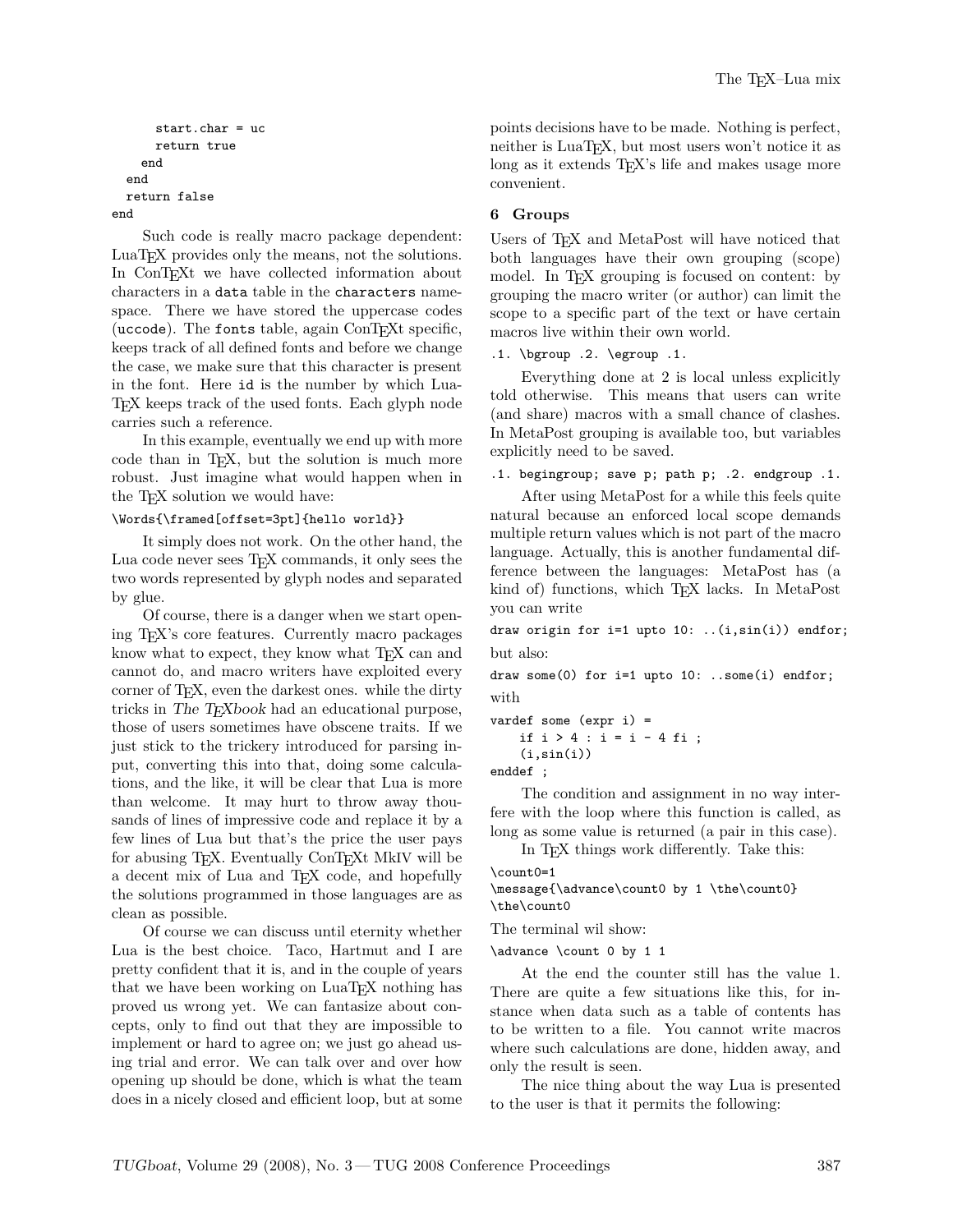```
\count0=1
\message{\directlua0{%
 text.count[0] = text.count[0] + 1%\the\count0}
\the\count0
```
This will report 2 to the terminal and typeset a 2 in the document. Of course this does not solve everything, but it is a step forward. Also, compared to TEX and MetaPost, grouping is done differently: there is a local prefix that makes variables (and functions are variables too) local in modules, functions, conditions, loops, etc. The Lua code in this article contains such locals.

### **7 An example: XML**

In practice most users will use a macro package and so, if a user sees T<sub>E</sub>X, he or she sees a user interface, not the code behind it. As such, they will also not encounter the code written in Lua that handles, for instance, fonts or node list manipulations. If a user sees Lua, it will most probably be in processing actual data. Therefore, in this section I will give an example of two ways to deal with XML: one more suitable for traditional T<sub>E</sub>X, and one inspired by Lua. It demonstrates how the availability of Lua can result in different solutions for the same problem.

### **7.1 MkII: stream-based processing**

In ConT<sub>E</sub>Xt MkII, the version that deals with pdf-TEX and X<sub>T</sub>TEX, we use a stream-based XML parser, written in T<sub>E</sub>X. Each  $\leq$  and  $\&$  triggers a macro that then parses the tag and/or entity. This method is quite efficient in terms of memory but the associated code is not simple because it has to deal with attributes, namespaces and nesting.

The user interface is not that complex, but involves quite a few commands. Take for instance the following XML snippet:

```
<document>
```

```
<section>
        <title>Whatever</title>
        <p>some text</p>
        <p>some more</p>
    </section>
</document>
```
When using ConT<sub>EX</sub>t commands, we can imagine the following definitions:

```
\defineXMLenvironment[document]
          {\starttext} {\stoptext}
\defineXMLargument [title]
          {\section}
\defineXMLenvironment[p]
          {\ignorespaces}{\par}
```
When attributes have to be dealt with, for in-

stance a reference to this section, things quickly start looking more complex. Also, users need to know what definitions to use in situations like this:  $\left\langle \text{tahlab}\right\rangle$ 

```
<tr>>td>first</td> ... <td>last</td></tr>
  <tr>>td>left</td> ... <td>right</td></tr>
</table>
```
Here we cannot be sure that a cell does not contain a nested table, which is why we need to define the mapping as follows:

```
\defineXMLnested[table]{\bTABLE} {\eTABLE}
\defineXMLnested[tr] {\bTR} {\eTR}
\defineXMLnested[td] {\bTD} {\eTD}
```
The **\defineXMLnested** macro is rather messy because it has to collect snippets and keep track of the nesting level, but users don't see that code, they just need to know when to use what macro. Once it works, it keeps working.

Unfortunately mappings from source to style are never that simple in real life. We usually need to collect, filter and relocate data. Of course this can be done before feeding the source to T<sub>E</sub>X, but MkII provides a few mechanisms for that too. For instance, to reverse the order you can do this:

```
<article>
```

```
<title>Whatever</title>
    <author>Someone</author>
    <p>some text</p>
</article>
\defineXMLenvironment[article]
```
{\defineXMLsave[author]} {\blank author: \XMLflush{author}}

This will save the content of the author element and flush it when the end tag article is seen. So, given previous definitions, we will get the title, some text and then the author. You may argue that instead we should use for instance XSLT but even then a mapping is needed from the XML to T<sub>E</sub>X, and it's a matter of taste where the burden is put.

Because ConT<sub>EXt</sub> also wants to support standards like MathML, there are some more mechanisms but these are hidden from the user. And although these do a good job in most cases, the code associated with the solutions has never been satisfying.

Supporting XML this way is doable, and Con-TEXt has used this method for many years in fairly complex situations. However, now that we have Lua available, it is possible to see if some things can be done more simply (or differently).

### **7.2 MkIV: tree-based processing**

After some experimenting I decided to write a full blown XML parser in Lua, but contrary to the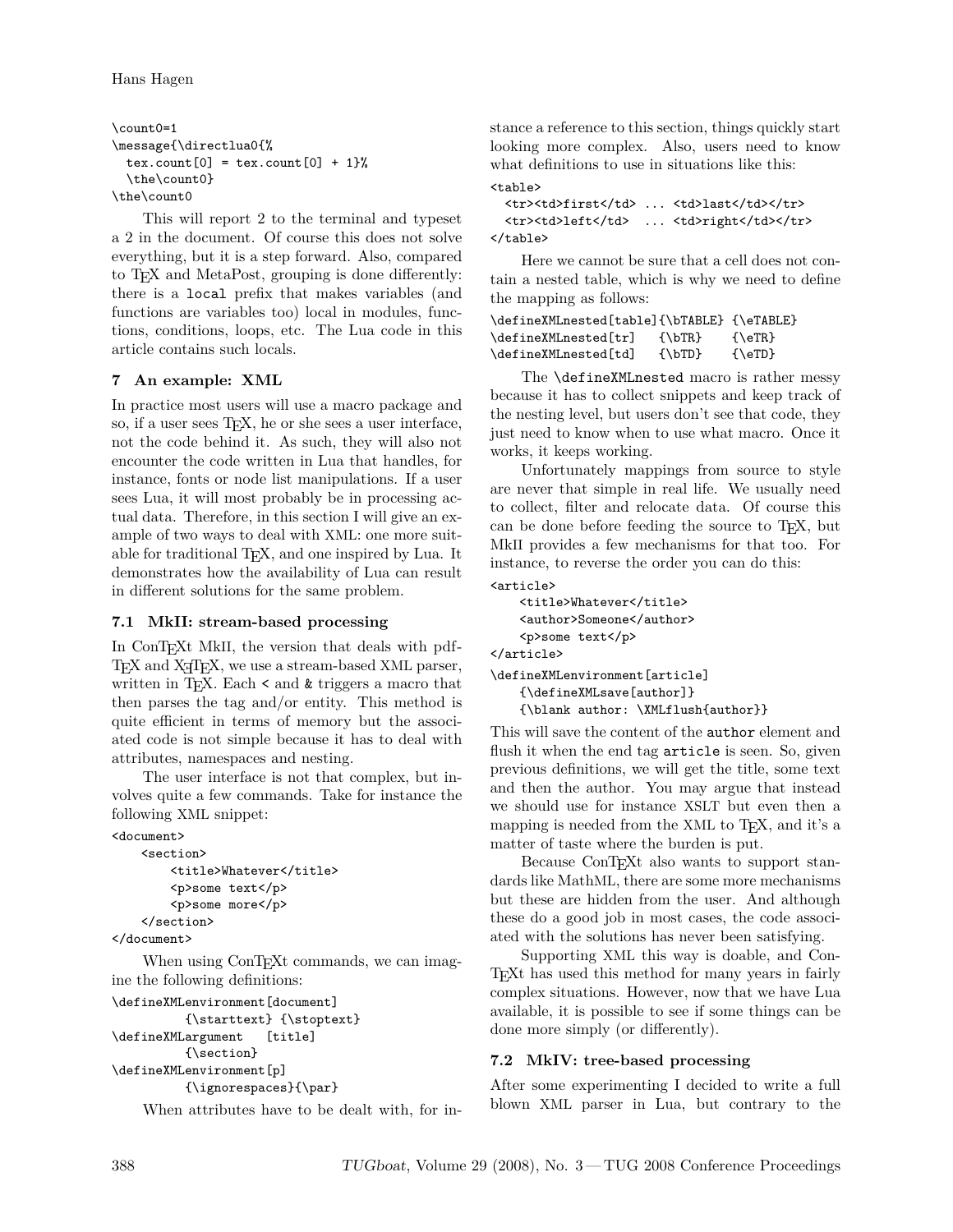stream-based approach, this time the whole tree is loaded in memory. Although this uses more memory than a streaming solution, in practice the difference is not significant because often in MkII we also needed to store whole chunks.

Loading XML files in memory is very fast and once it is done we can have access to the elements in a way similar to XPath. We can selectively pipe data to TEX and manipulate content using TEX or Lua. In most cases this is faster than the streambased method. An interesting fact is that we can do this without linking to existing XML libraries, and as a result we are pretty independent.

So how does this look from the perspective of the user? Say that we have the simple article definition stored in demo.xml.

```
\langle ?xm1 version ='1.0'?>
<article>
    <title>Whatever</title>
    <author>Someone</author>
    <p>some text</p>
</article>
```
This time we associate so-called setups with the elements. Each element can have its own setup, and we can use expressions to assign them. Here we have just one such setup:

```
\startxmlsetups xml:document
   \xmlsetsetup{main}{article}{xml:article}
\stopxmlsetups
```
When loading the document it will automatically be associated with the tag main. The previous rule associates the setup xml:article with the article element in tree main. We register this setup so that it will be applied to the document after loading:

#### \xmlregistersetup{xml:document}

and the document itself is processed with (the empty braces are an optional setup argument):

#### \xmlprocessfile{main}{demo.xml}{}

The setup xml:article can look as follows:

```
\startxmlsetups xml:article
    \section{\xmltext{#1}{/title}}
    \xmlall{#1}{!(title|author)}
    \blank author: \xmltext{#1}{/author}
\stopxmlsetups
```
Here #1 refers to the current node in the XML tree, in this case the root element, article. The second argument of \xmltext and \xmlall is a path expression, comparable to XPath: /title means: the title element anchored to the current root (#1), and !(title|author) is the negation of (complement to) title or author. Such expressions can be more complex than the one above, for instance:

#### \xmlfirst{#1}{/one/(alpha|beta)/two/text()}

which returns the content of the first element that satisfies one of the paths (nested tree):

#### /one/alpha/two /one/beta/two

There is a whole bunch of commands like \xmltext that filter content and pipe it into T<sub>E</sub>X. These are calling Lua functions. This is no manual, so we will not discuss them here. However, it is important to realize that we have to associate setups (consider them free formatted macros) with at least one element in order to get started. Also, XML inclusions have to be dealt with before assigning the setups. These are simple one-line commands. You can also assign defaults to elements, which saves some work.

Because we can use Lua to access the tree and manipulate content, we can now implement parts of XML handling in Lua. An example of this is dealing with so-called Cals tables. This is done in approximately 150 lines of Lua code, loaded at runtime in a module. This time the association uses functions instead of setups and those functions will pipe data back to T<sub>E</sub>X. In the module you will find:

```
\startxmlsetups xml:cals:process
```
\xmlsetfunction {\xmldocument} {cals:table} {lxml.cals.table}

#### \stopxmlsetups

#### \xmlregistersetup{xml:cals:process} \xmlregisterns{cals}{cals}

These commands tell MkIV that elements with a namespace specification that contains cals will be remapped to the internal namespace cals and the setup associates a function with this internal namespace.

By now it will be clear that from the perspective of the user Lua is hardly visible. Sure, he or she can deduce that deep down some magic takes place, especially when you run into more complex expressions like this (the @ denotes an attribute):

```
\xmlsetsetup
```

```
{main} {item[@type='mpctext' or @type='mrtext']}
{questions:multiple:text}
```
Such expressions resemble XPath, but can go much further, just by adding more functions to the library.

```
item[position() > 2 and position() < 5
    and text() == 'ok']
item[position() > 2 and position() < 5
    and text() == upper('ok')]
item[@n=='03' or @n=='08']
item[number(@n)>2 and number(@n)<6]
item[find(text(),'ALSO')]
```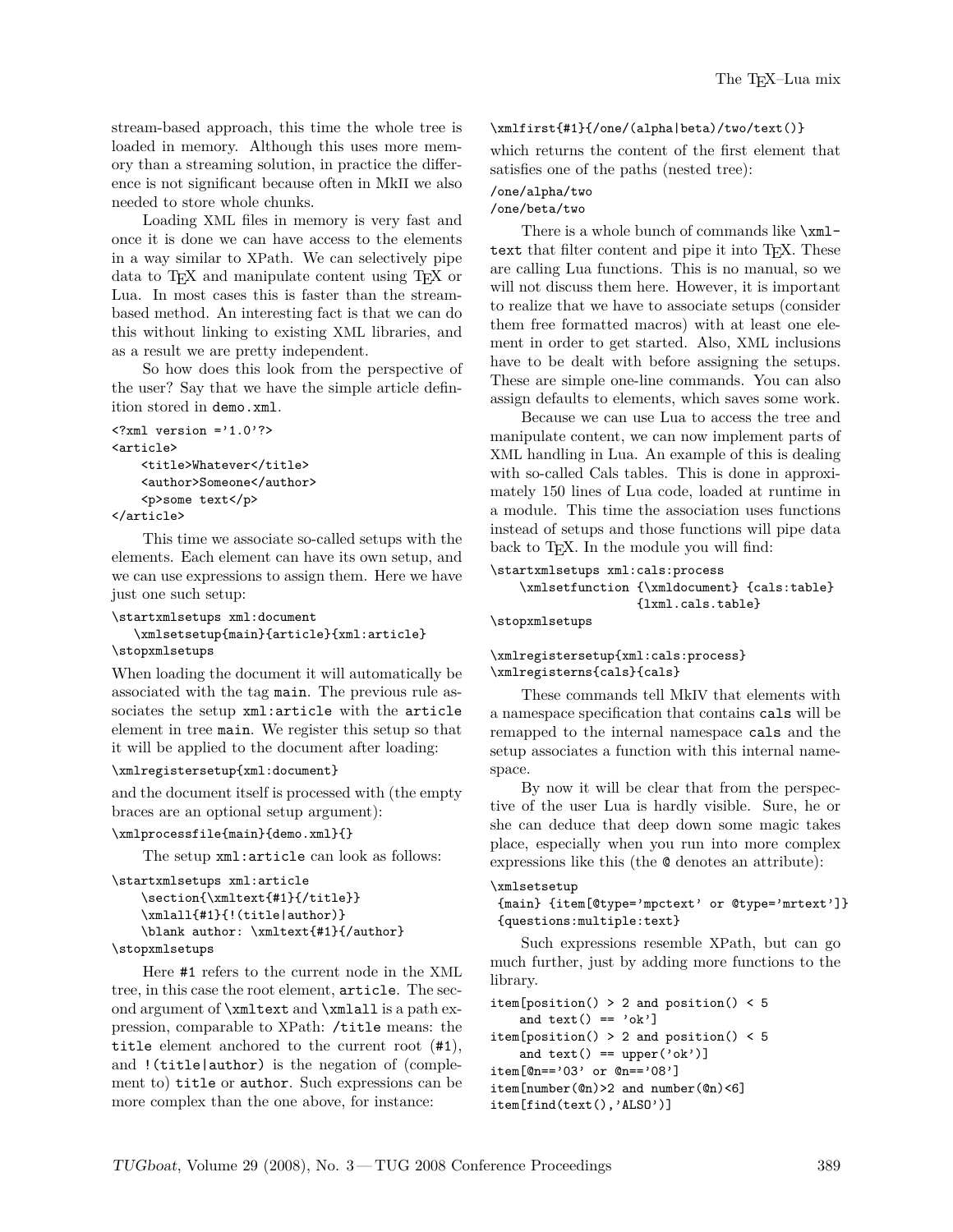Hans Hagen

Just to give you an idea, in the module that implements the parser you will find definitions that match the function calls in the above expressions.

| xml.functions.find                   | $=$ string.find |
|--------------------------------------|-----------------|
| $xml.functions.upper = string.upper$ |                 |
| $xml.functions_number = tonumber$    |                 |

So much for the different approaches. It's up to the user what method to use: stream-based MkII, tree-based MkIV, or a mixture.

# **8 TEX–Lua in conversation**

The main reason for taking XML as an example of mixing T<sub>E</sub>X and Lua is in that it can be a bit mindboggling if you start thinking of what happens behind the scenes. Say that we have

```
\langle ? \text{xml version} = '1.0'?
<article>
    <title>Whatever</title>
    <author>Someone</author>
    <p>some <b>bold</b> text</p>
</article>
```
and we use the setup shown before with article.

At some point, we are done with defining setups and load the document. The first thing that happens is that the list of manipulations is applied: file inclusions are processed first, setups and functions are assigned next, maybe some elements are deleted or added, etc. When that is done we serialize the tree to TEX, starting with the root element. When piping data to T<sub>E</sub>X we use the current catcode regime; linebreaks and spaces are honored as usual.

Each element can have a function (command) associated and when this is the case, control is given to that function. In our case the root element has such a command, one that will trigger a setup. And so, instead of piping content to T<sub>E</sub>X, a function is called that lets T<sub>E</sub>X expand the macro that deals with this setup.

However, that setup itself calls Lua code that filters the title and feeds it into the \section command, next it flushes everything except the title and author, which again involves calling Lua. Last it flushes the author. The nested sequence of events is as follows:

- lua: Load the document and apply setups and the like.
- lua: Serialize the article element, but since there is an associated setup, tell T<sub>E</sub>X to expand that one instead.
	- tex: Execute the setup, first expand the \section macro, but its argument is a call to Lua.

lua: Filter title from the subtree un-

der article, print the content to T<sub>E</sub>X and return control to T<sub>E</sub>X.

tex: Tell Lua to filter the paragraphs i.e. skip title and author; since the b element has no associated setup (or whatever) it is just serialized. lua: Filter the requested elements and return control to T<sub>F</sub>X. tex: Ask Lua to filter author. lua: Pipe author's content to T<sub>E</sub>X. tex: We're done. lua: We're done.

This is a very simple case. In my daily work I am dealing with rather extensive and complex educational documents where in one source there is text, math, graphics, all kind of fancy stuff, questions and answers in several categories and of different kinds, to be reshuffled or not, omitted or combined. So there we are talking about many more levels of T<sub>E</sub>X calling Lua and Lua piping to T<sub>E</sub>X, etc. To stay in TEX speak: we're dealing with one big ongoing nested expansion (because Lua calls expand), and you can imagine that this somewhat stresses TEX's input stack, but so far I have not encountered any problems.

### **9 Final remarks**

Here I discuss several possible applications of Lua in T<sub>E</sub>X. I didn't mention yet that because  $\text{Luar}_\text{E}$ X contains a scripting engine plus some extra libraries, it can also be used purely for that. This means that support programs can now be written in Lua and that we need no longer depend on other scripting engines being present on the system. Consider this a bonus.

Usage in T<sub>EX</sub> can be categorized in four ways:

- 1. Users can use Lua for generating data, do all kind of data manipulations, maybe read data from file, etc. The only link with T<sub>E</sub>X is the print function.
- 2. Users can use information provided by TEX and use this when making decisions. An example is collecting data in boxes and use Lua to do calculations with the dimensions. Another example is a converter from MetaPost output to PDF literals. No real knowledge of TEX's internals is needed. The MkIV XML functionality discussed before demonstrates this: it's mostly data processing and piping to TEX. Other examples are dealing with buffers, defining character mappings, and handling error messages, verbatim . . . the list is long.

3. Users can extend TEX's core functionality. An